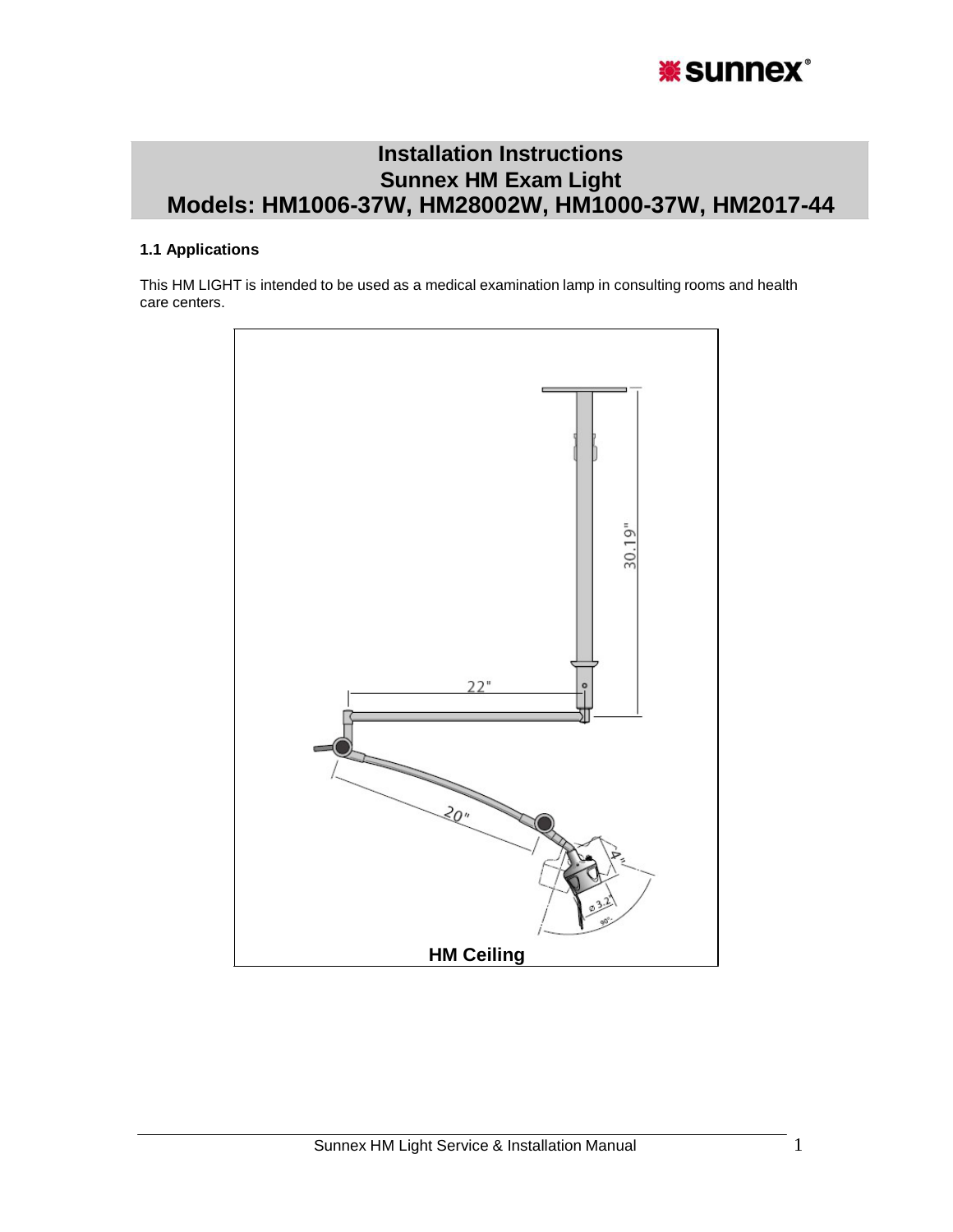

### **1.2 Cleaning and Disinfection**

The lamp fixture can be cleaned as needed with a damp cloth and a mild detergent. For disinfection use a soft cloth with a disinfectant solution such as isopropyl alcohol. NOTE! Do not introduce any fluids to the inside of the lamp head as this could cause a fire hazard.

The glass lens can be cleaned with a damp cloth and a mild detergent and inside part of the lens can be easily cleaned with Q-tips.

#### **Technical Data**

### **2.1 Manufacturer**

| Sales office             | <b>Production Facility</b> |
|--------------------------|----------------------------|
| Sunnex, Inc.             | Sunnex, Inc.               |
| 8001 Tower Point Drive   | 8001 Tower Point Drive     |
| Charlotte, NC 28227, USA | Charlotte, NC 28227, USA   |
| Phone: 800-445-7869      | Phone: 800-445-7869        |
| Fax: 888-668-1920        | Fax: 888-668-1920          |
| Email: sunnex@sunnex.com | Email: sunnex@sunnex.com   |
|                          |                            |

### **2.2 Technical Data**

| Main Voltage                | 120VAC 60Hz (230V 50Hz available)                                                                          |  |
|-----------------------------|------------------------------------------------------------------------------------------------------------|--|
| Nominal effect              | 60W                                                                                                        |  |
| <b>Safety Class</b>         |                                                                                                            |  |
| Transformer                 | Medical Grade Plug-in transformer<br>INPUT: 120VAC, 60Hz, 0.5A, OUTPUT: +12VAC, 5.0A MAX.<br>Part# GS-1451 |  |
|                             | INPUT: 230VAC, 50Hz, OUTPUT: +11.5VAC                                                                      |  |
|                             | Part# 18395 (EURO), 18396 (UK), 18397 (AUSTRALIA)                                                          |  |
| <b>Bulb</b>                 | 12V/20W/NSP                                                                                                |  |
| Color Temperature (CCT)     | 3584 Kelvin (at 1meter)                                                                                    |  |
| Color rendition index (CRI) | 95 (at 1 meter)                                                                                            |  |
| Total irradiance            | 16 W/m <sup>2</sup> (at 1meter)                                                                            |  |
| Certifications              | <b>ETL Listed: CAN/CSA-C22.2 No. 601.1-M90</b>                                                             |  |
|                             | EN60601-1, UL60601-1, EN60601-2-41                                                                         |  |
|                             | IEC60601-2-41, IEC 60601-1-2 (2001-09) 2nd edition<br>(EN55011:1991, Group I Class B)                      |  |

Only original accessories must be used with HM light. The HM light is equipped with a push-button ON-OFF switch on the lamp head that should be used to turn the light ON and OFF.

### **EMC**

The lamp complies with the EMC requirements in accordance with EN 60601-1-2. Wireless transmission equipment e.g. mobile phones etc. should not be used in the vicinity of the lamp since this can affect the function. Special care should be observed during the use of strong sources of interference e.g. diathermy and the like, so that the diathermy cables not are placed on or close to the lamp. If in doubt consult your technician or the supplier. Accessories other than here mentioned are not allowed to use as they may negatively affect emissions and immunity. The complete light must be recycled in accordance with WEEE standard.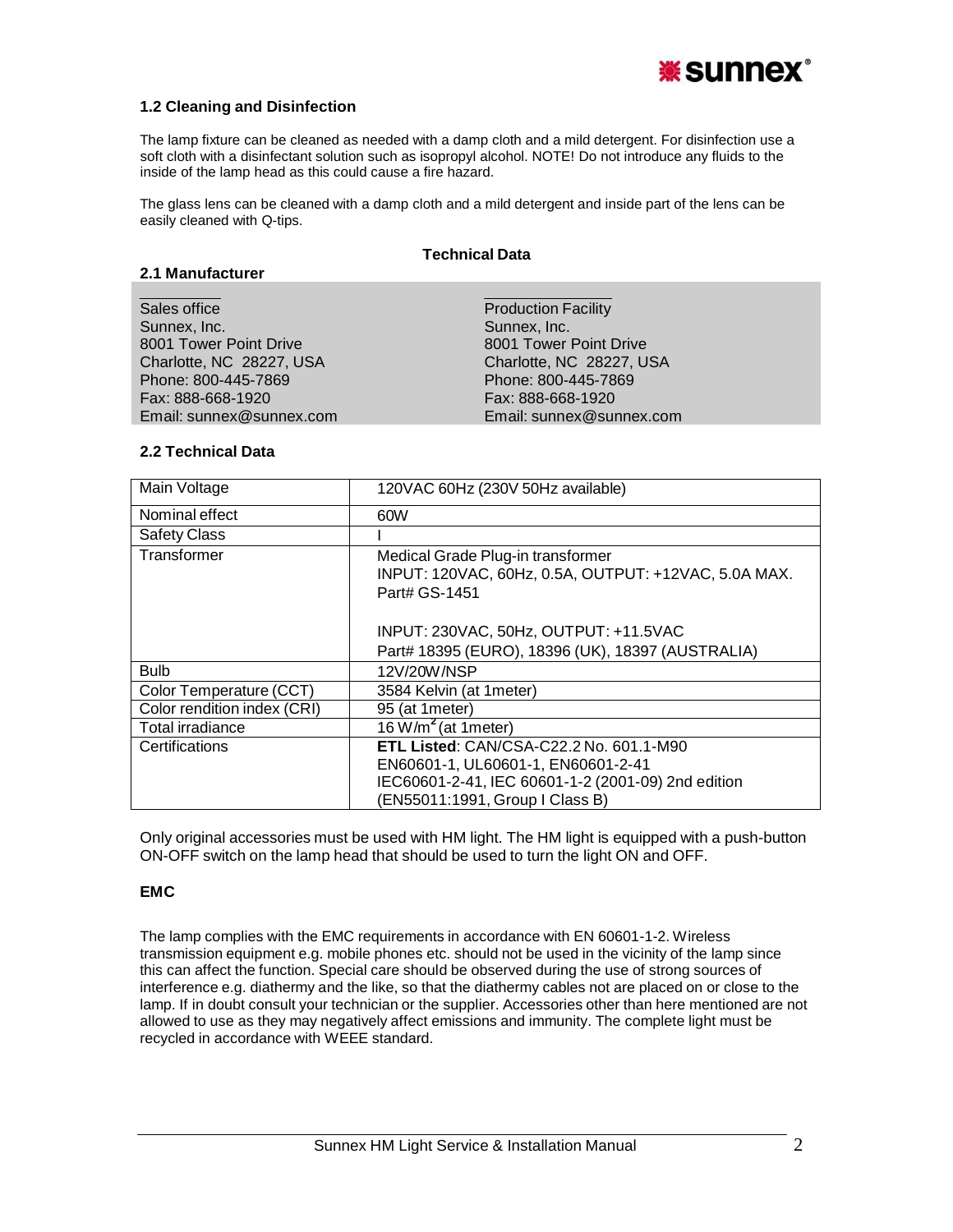

### **2.3 Transportation and Storage**

This light is packaged in card board and should be transported protected from moisture. The light should be stored in a dry environment and room temperature. Transportation and storage temperature: -5°F / -20°C to 140°F / 60°C Humidity < 95%

### **2.4 Bulb replacement**



1. Unplug lamp from power source and wait at least one hour for lamp to cool.

2. Loosen the connecting cable from the transformer to make sure that lamp is not supplied with voltage.

3. Unscrew the three screws from back cover of the lamp.

4. Remove the halogen cold light bulb from its socket.

5. Replace the damaged halogen cold light reflector. Only Sunnex cold light reflector with part. no. 18562 must be used. **NOTE!** Make sure the cold light reflector is clean and without fingerprints.

6. Refit the back cover, with the three screws. **NOTE!** The color filter must not be removed, since the color temperature of the lamp depends on this. A damaged color filter must be replaced immediately.

**CAUTION! Be sure the lampshade components are properly seated when screws are tightened!**

### **2.0 Assembly Instructions**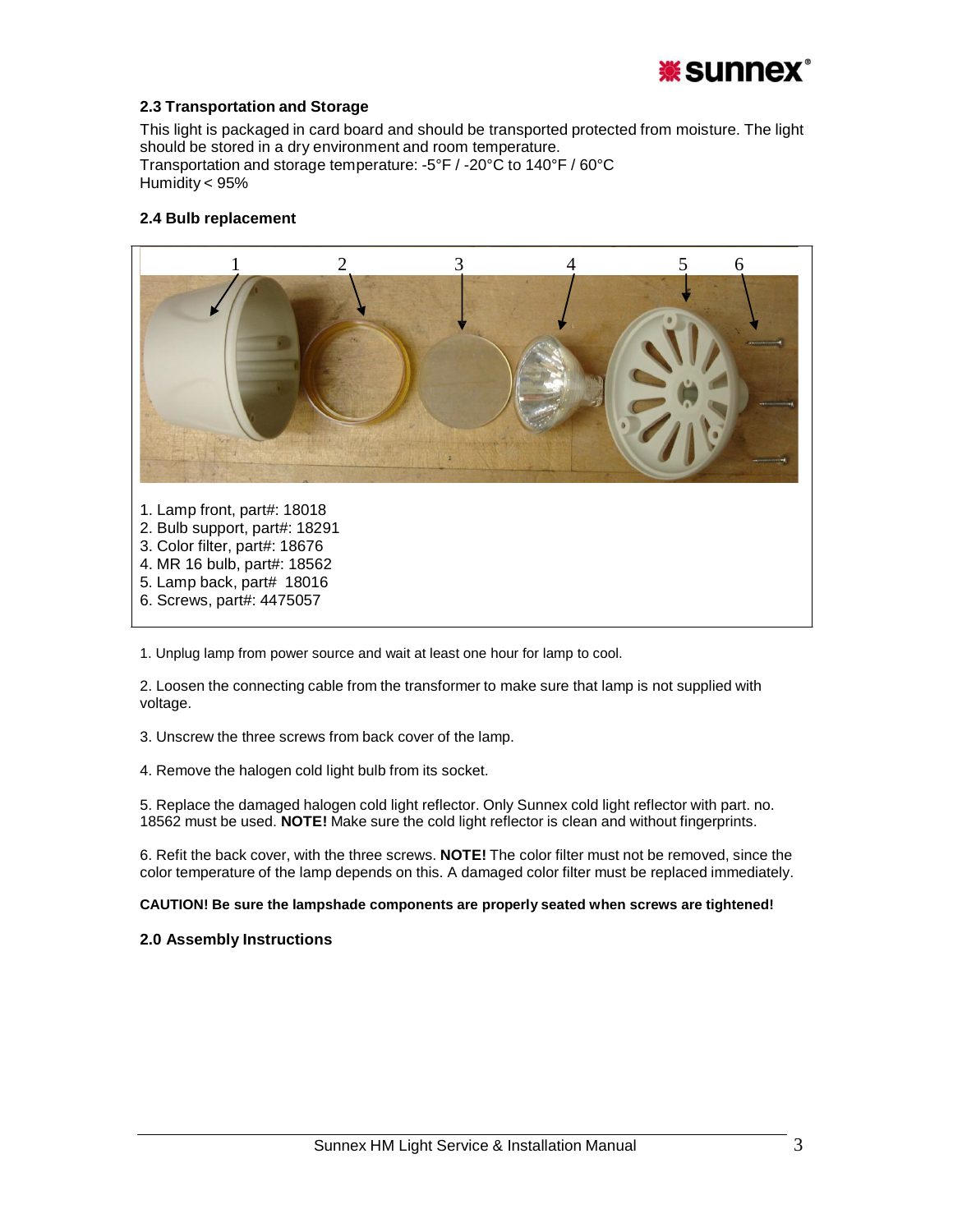

# **2.1 HM LIGHT Mobile (HM1006-37W)**

1. Place the pole (2) in the center housing (4)

2. Press down until you feel resistance. Assemble the clamp plate (5) using the provided screw (7) and washer (6). Do not tighten the screw. The teeth on the plate should face inwards.

3. Insert each of the 5 legs into the center housing, and place the 2 lockable casters on opposite sides.

4. Tighten the screw (7). Secure the legs in the housing by lining up the teeth on the clamp plate (5) with the holes in the legs.





**CAUTION! The arm is equipped with friction joints. Do not tighten the joints excessively as this will cause uneven movement and could damage the arm.**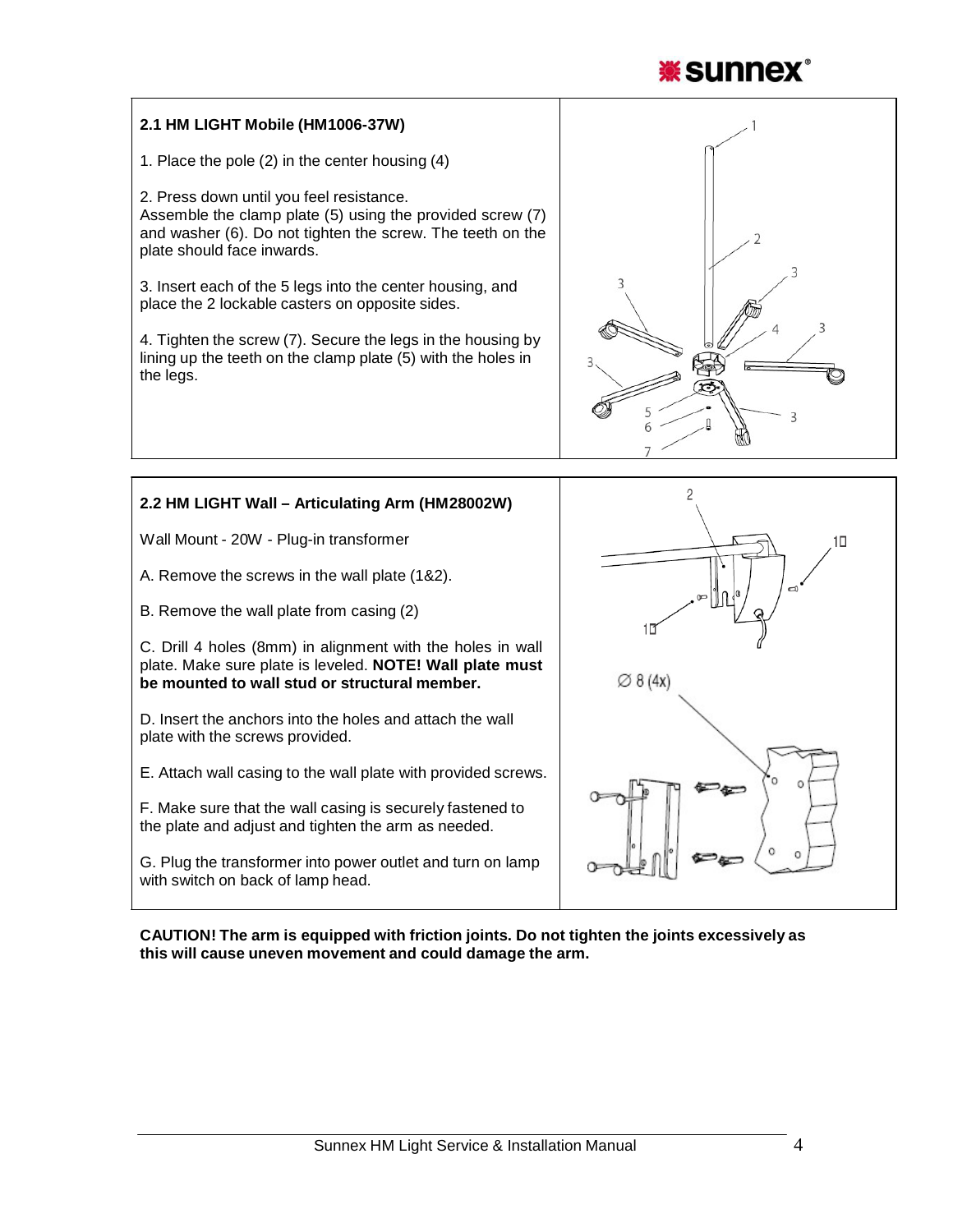



# **2.4 HM LIGHT Ceiling (HM2017-44)**

1. Securely fasten lamp down tube from ceiling. It is recommended that 6-5/16" diameter or larger fasteners of the proper length for your individual application be used. Be sure down tube is securely mounted to structural framework. Down tube should be mounted plumb and square to ceiling surface.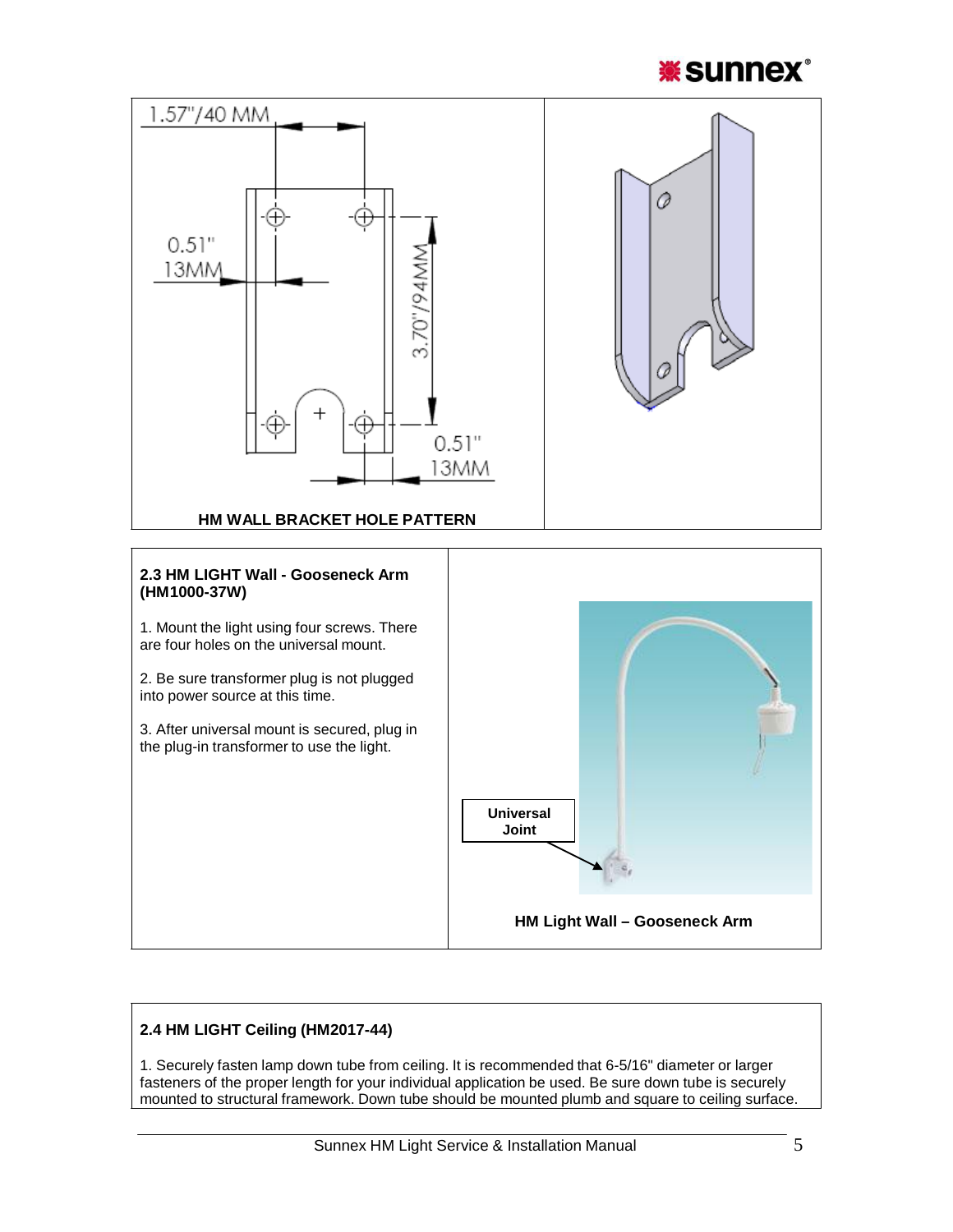# **\*sunnex\***

2. Be sure transformer plug is not plugged into power source at this time.

3. After down tube support is secured plug electrical connectors at the end of the down tube support and lamp arm together.



### **2.6 Symbols**

| CE-Mark                                                                                     |  |
|---------------------------------------------------------------------------------------------|--|
| AC powered:                                                                                 |  |
| This product must be sorted as Waste<br>from Electrical and Electronic<br>Equipment (WEEE): |  |

### **3. Sunnex Limited Warranty**

### 3.1 Limited Warranty.

Sunnex warrants that the Product, if properly used, will be free from defects in material and workmanship, for a period of three (3) years from the date of shipment to Customer. This Limited Warranty extends only to the original buyer. If the Product is determined to be defective within the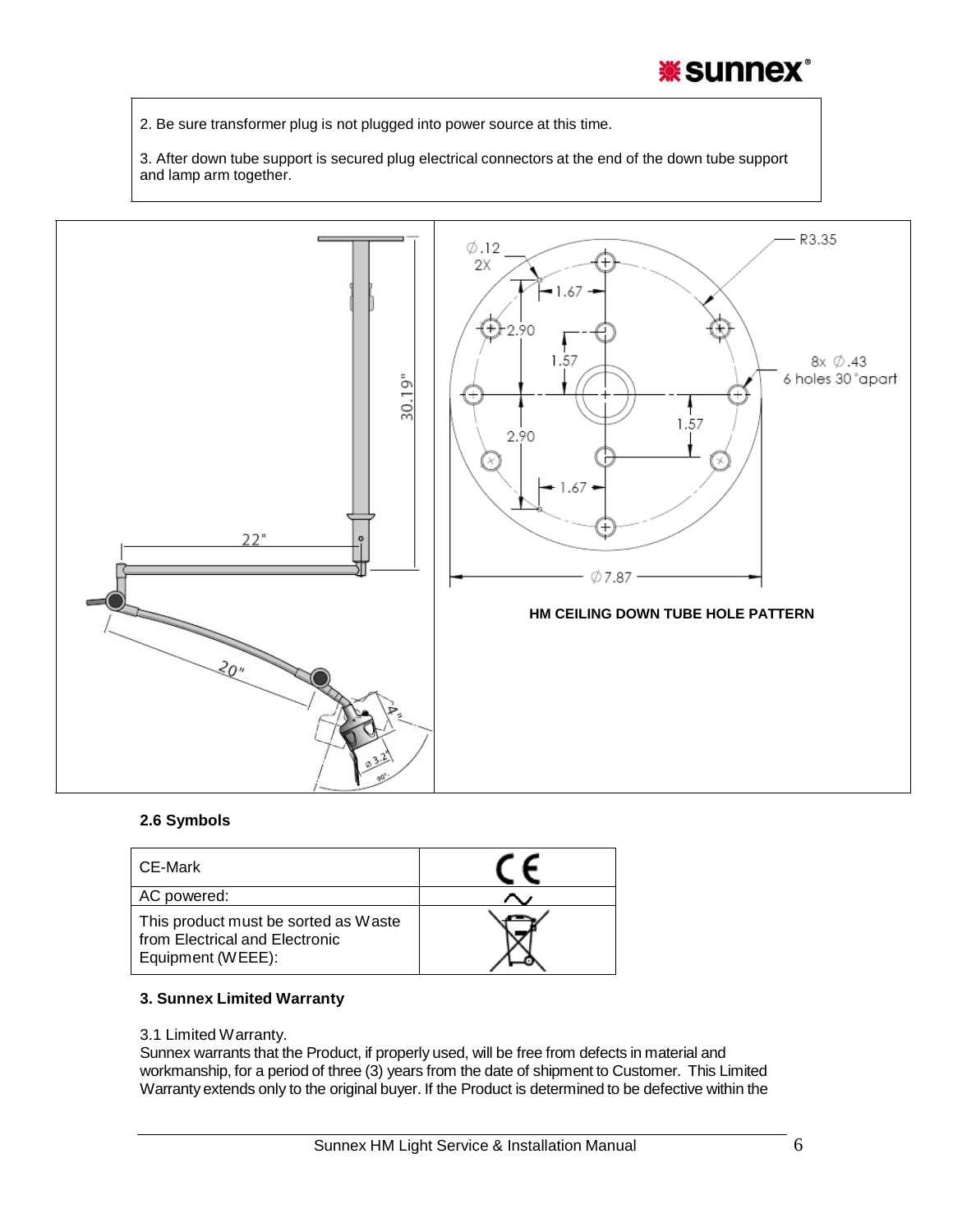

warranty period, Sunnex, at its option, will repair or replace the Product, at no charge or refund the then-current value of the Product.

3.2 Disclaimers and Limitations.

This Limited Warranty shall be the sole remedy of Customer and the sole liability of Sunnex to Customer.

This Limited Warranty does not extend or apply to any defects, failures or damage due to or resulting from: (a) acts of God, accident, misuse, use of the Product other than its normal and customary manner, abuse or negligence; (b) everyday wear and tear; (c) alteration or modification of, or to any part of, the Product; (d) improper operation and maintenance; or (d) any repairs or attempted repairs by anyone other than Sunnex. This Limited Warranty does not cover any products sold AS IS or WITH ALL FAULTS. This Limited Warranty excludes the replacement of bulbs for the Product.

TO THE FULL EXTENT PERMITTED BY APPLICABLE LAW, THIS LIMITED WARRANTY REPLACES ALL OTHER WARRANTIES OR CONDITIONS, EXPRESS OR IMPLIED INCLUDING, WITHOUT LIMITATION, ANY AND ALL IMPLIED WARRANTIES OF MERCHANTABILITYAND FITNESS FOR A PARTICULAR PURPOSE. SUNNEX DISCLAIMS ALL OTHER WARRANTIES AND CONDITIONS, EXPRESS OR IMPLIED, INCLUDING, WITHOUT LIMITATION, IMPLIED WARRANTIES OF TITLE, NONINFRINGEMENT, ABSENCE OF LIENS OR INCUMBRANCES, MERCHANTABILITY AND FITNESS FOR A PARTICULAR PURPOSE, REGARDLESS OF WHETHER SUNNEX KNOWS OR HAS REASON TO KNOW OF CUSTOMER'S PARTICULAR NEEDS. IF IMPLIED WARRANTIES MAY NOT BE DISCLAIMED UNDER APPLICABLE LAW, THEN ANY IMPLIED WARRANTIES THAT MAY BE IMPOSED BY LAW ARE LIMITED IN DURATION TO THE LIMITED WARRANTY PERIOD SET FORTH HEREIN, AND THEREAFTER ANY IMPLIED WARRANTIES ARE EXPRESSLY DISCLAIMED.

No employee, agent, dealer, reseller or distributor of Sunnex is authorized to modify this Limited Warranty, or to make any additional warranties.

REPAIR, REPLACEMENT OR REFUND, AS PROVIDED UNDER THIS LIMITED WARRANTY, ARE CUSTOMER'S SOLE AND EXCLUSIVE REMEDIES. IN NO EVENT SHALL SUNNEX BE LIABLE FOR ANY DIRECT, INDIRECT, SPECIAL, INCIDENTAL, CONSEQUENTIAL OR TORT DAMAGES OR LOSSES, WHETHER TO PERSON OR PROPERTY, INCLUDING DEATH, ARISING OUT OF OR RESULTING FROM ANY BREACH OF WARRANTY OR ANY OTHER LEGAL THEORY, OR ARISING OUT OF OR IN CONNECTION WITH THE PRODUCT OR CUSTOMER'S USE OF THE PRODUCT, EVEN IF SUNNEX IS ADVISED OF THE POSSIBILITY OF SUCH DAMAGES. IN ANY EVENT, THE TOTAL LIABILITY OF SUNNEX TO YOU FOR ANY CAUSE WHATSOEVER SHALL BE LIMITED TO THE PURCHASE PRICE YOU PAID FOR THE PRODUCT. THIS LIMITATION SHALL APPLY REGARDLESS OF THE FORM OF ACTION, WHETHER IN CONTRACT OR TORT (INCLUDING, WITHOUT LIMITATION, NEGLIGENCE).

SOME STATES DO NOT ALLOW THE EXCLUSION OR LIMITATION OF INCIDENTAL OR CONSEQUENTIAL DAMAGES, OR ALLOW LIMITATIONS ON HOW LONG AN IMPLIED WARRANTY LASTS, SO THE ABOVE LIMITATIONS OR EXCLUSIONS MAY NOT APPLY TO YOU. THIS LIMITED WARRANTY GIVES YOU SPECIFIC LEGAL RIGHTS, AND YOU MAY ALSO HAVE OTHER RIGHTS THAT VARY FROM STATE TO STATE.

### 3.3 Claims Procedure.

**(a)** Customer must contact Sunnex at (800)-445-7869 with a request for warranty service or to report a technical issue. Sunnex Technical Support will attempt to identify, diagnose and resolve the reported problem via the telephone.

**(b)** If attempts by Sunnex to resolve a reported problem are unsuccessful, Customer will then be provided with a Customer-specific Returned Merchandise Authorization number ("RMA"). The RMA number must be noted on any correspondence to Sunnex and displayed prominently on the outside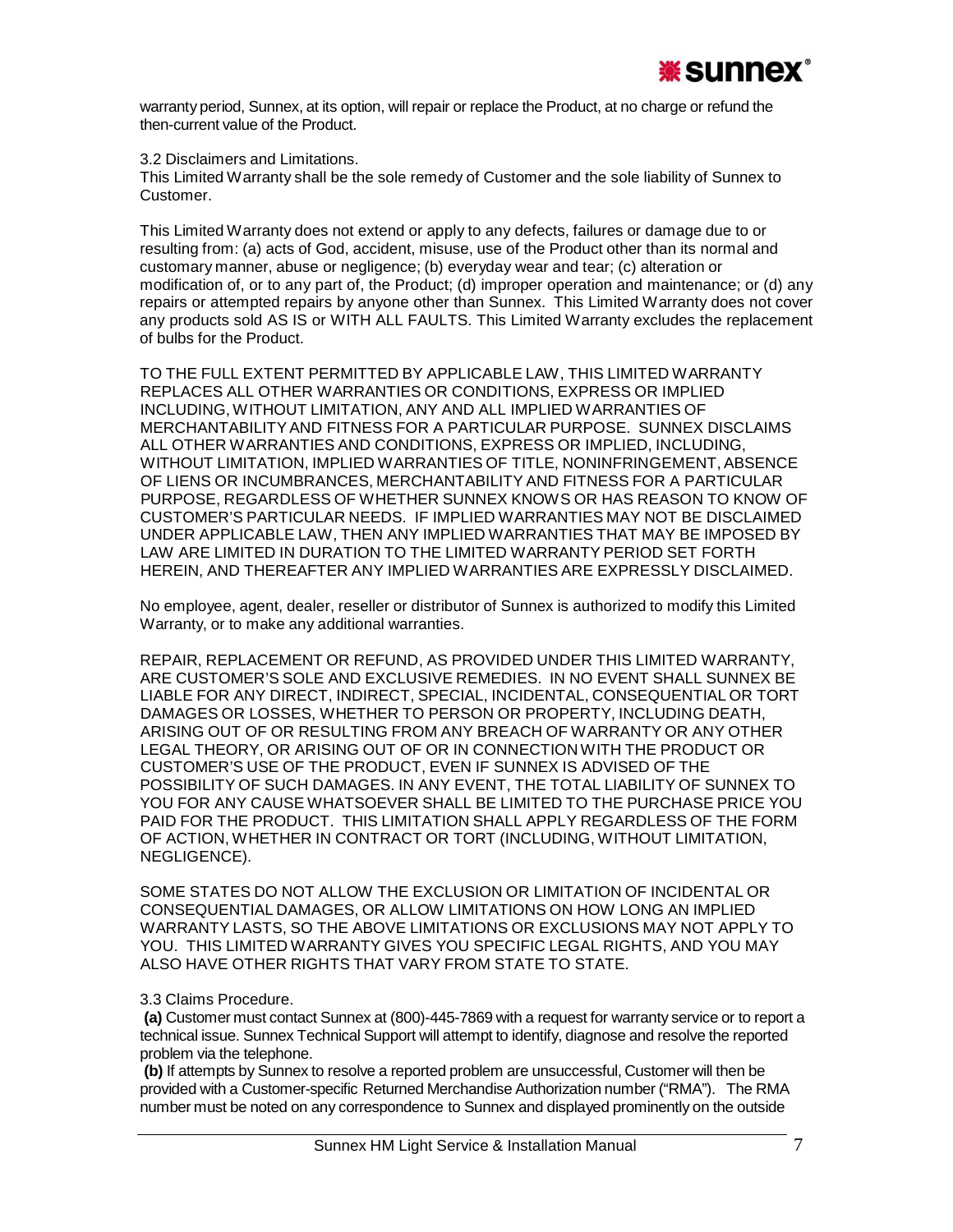

packaging of any Product shipped to Sunnex.

**(c)** Within ten (10) days of receipt of the RMA number, Customer must ship the Product to Sunnex at Customer's expense (insuring the Product is recommended) in either its original packaging or packaging affording an equal degree of protection, to *Sunnex Inc. 8001 Tower Point Drive, Charlotte, NC 28227*, with a statement describing the problem in reasonable specificity. Proof of

purchase must be included to obtain warranty service. Sunnex will not be held responsible for shipping damages that occur in transit. Any damage to the Product during shipping will not be covered under this Limited Warranty and shall be subject to a service charge.

**(d)** Subject to the limitations specified herein, upon receipt, Sunnex will inspect the shipped Product and, at its sole discretion, repair or replace the Product with the same or a like product to the extent it does not conform to this LimitedWarranty. In the event Sunnex, at its sole discretion, opts to replace the Product, should said product be discontinued or no longer be offered for sale by Sunnex, a like product in design and functionality will be provided to Customer.

**(e)** Sunnex will ship the repaired Product or a replacement to Customer within ten (10) business days after receipt from the date that Sunnex receives the Product. Standard shipments to the Customer will be paid by Sunnex. Sunnex assumes no responsibility for shipment delays by the carrier.

**(f)** If Customer requires warranty service to be provided in less than ten (10) business days, but not less than three (3) business days, Sunnex will charge Customer an additional One Hundred Dollars (\$100.00) express handling charge per request for each Product.

### 3.4 Customer Responsibilities.

**(a)** To validated warranty customer is required to fill out online or provided warranty card.

**(b)** Customer is required to follow the user manual associated with the Product for proper operation.

**(c)** Customer is required to perform periodic preventive maintenance as called for in the user manual associated with the Product.

**(d)** Any modifications or repairs made to the Product without prior written authorization from Sunnex will render this Limited Warranty null and void. Instances whereby this is determined to be the case by Sunnex technical staff will be subject to an initial service charge of \$75.00 (\$25.00 evaluation charge and \$50.00 minimum labor cost).

### 3.5 Miscellaneous.

In the event that any provision of this Limited Warranty should be or becomes invalid and/or unenforceable during the warranty period, the remaining provisions shall continue in full force and effect.

The provisions of this Limited Warranty shall be governed by the laws of the State of North Carolina without regard to its conflict of laws principles. This Limited Warranty shall not be modified except by an agreement signed by both parties specifically referencing this Limited Warranty.

This Limited Warranty represents the entire agreement between Sunnex and Customer with respect to the subject matter herein and supersedes all prior or contemporaneous oral or written communications, representations, understandings or agreements relating to this subject.

For service assistance or resolution of a service problem, or for Product or warranty information, write to *Sunnex Inc. 8001 Tower Point Drive, Charlotte, NC 28227*, or visit [www.sunnex.com.](http://www.sunnex.com/)

### 3.6 Optional Extended Limited Warranty Plan.

The purchase of the Optional Extended Limited Warranty extends the duration of this Limited Warranty from a period of three (3) years to a period of five (5) years from the date of shipment to Customer. The Optional Limited Warranty may be purchased at the time of the original purchase of the Product or the Extended Limited Warranty to become effective and apply to the Product. Customer must pay the appropriate Extended Limited Warranty fee and upon initial purchase, register each Product with Sunnex within thirty (30) days from the date of shipment to Customer by Sunnex, or a Sunnex authorized dealer or reseller.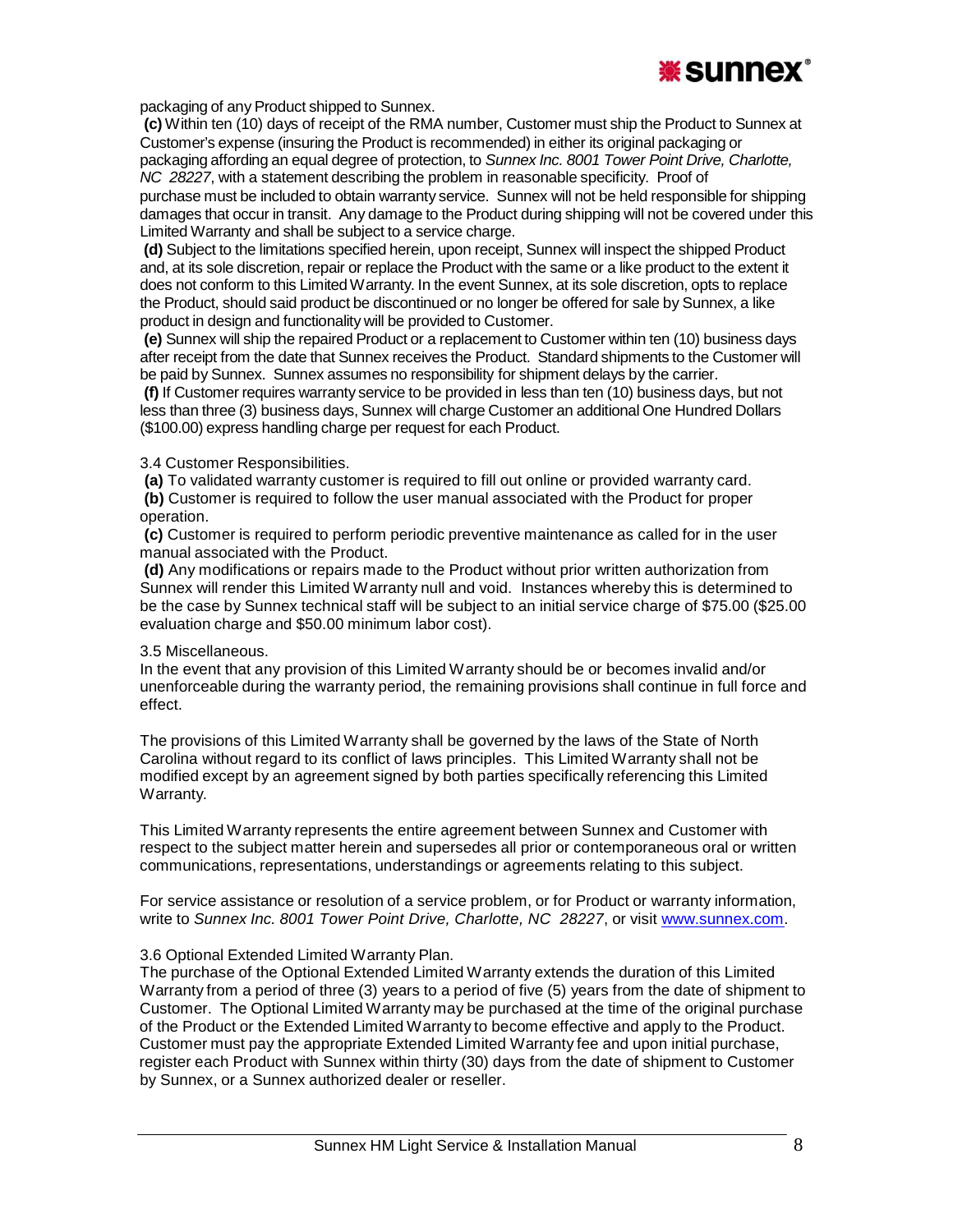

# **Sunnex Customer Service**

| Sunnex Inc, USA            | + 1 800-445-7869 |
|----------------------------|------------------|
| Sunnex Equipment AB Sweden | +46 565 177 00   |
| Warranty                   | + 1 800-445-7869 |

| Guidance and manufacturer's declaration - electromagnetic emissions                  |                                                                                          |                                                                                                                                                                     |  |  |  |
|--------------------------------------------------------------------------------------|------------------------------------------------------------------------------------------|---------------------------------------------------------------------------------------------------------------------------------------------------------------------|--|--|--|
|                                                                                      | The HM LIGHT is intended for use in the electromagnetic environment specified below. The |                                                                                                                                                                     |  |  |  |
|                                                                                      |                                                                                          | customer or the user of the HM LIGHT should assure that it is used in such an environment.                                                                          |  |  |  |
| <b>Emissions test</b><br>Electromagnetic environment - guidance<br><b>Compliance</b> |                                                                                          |                                                                                                                                                                     |  |  |  |
| Emissions test<br>CISPR <sub>15</sub>                                                | Complies                                                                                 | HM LIGHT may not be interconnected with other<br>electrical equipment.                                                                                              |  |  |  |
| Harmonic<br>emissions<br>IEC 61000-3-2                                               | Not applicable                                                                           | The HM LIGHT is suitable for use in all establishments,<br>including domestic establishments and those directly<br>connected to the public low-voltage power supply |  |  |  |
| Voltage<br>fluctuations/flicker<br>emissions<br>IEC 61000-3-3                        | Not applicable                                                                           | network that supplies buildings used for domestic<br>purposes.                                                                                                      |  |  |  |

| Guidance and manufacturer's declaration - electromagnetic immunity                                                                                                                                                         |                                                                       |                                                                       |                                                                                                                                                                                               |  |  |
|----------------------------------------------------------------------------------------------------------------------------------------------------------------------------------------------------------------------------|-----------------------------------------------------------------------|-----------------------------------------------------------------------|-----------------------------------------------------------------------------------------------------------------------------------------------------------------------------------------------|--|--|
| The HM LIGHT Image Intensifier is intended for use In the electromagnetic environment specified below. The<br>customer or the user of the HM LIGHT Image Intensifier should assure that it is used in such an environment. |                                                                       |                                                                       |                                                                                                                                                                                               |  |  |
| <b>Immunity test</b>                                                                                                                                                                                                       | <b>IEC 60601</b><br>test level                                        | Electromagnetic environment-<br>guidance                              |                                                                                                                                                                                               |  |  |
| Electrostatic discharge<br>(ESD)<br>IEC 61000-4.2                                                                                                                                                                          | $+6$ kV contact<br>$±8$ kV air                                        | $+6$ kV contact<br>$±8$ kV air                                        | Floors should be wood, concrete or<br>ceramic tile, If floors are covered with<br>synthetic material, the relative humidity<br>should be at least 30 %.                                       |  |  |
| Electrical fast<br>transient/burst<br>IEC 61000-4-4                                                                                                                                                                        | $±2$ kV for power<br>supply lines                                     | $±2$ kV for power<br>supply lines                                     | Mains power quality should be that of a<br>typical commercial or hospital                                                                                                                     |  |  |
| Surge<br>IEC 61000-4-5                                                                                                                                                                                                     | $±1$ kV differential<br>mode<br>$±2$ kV common<br>mode                | ±1 kV differential<br>mode<br>$±2$ kV common<br>mode                  | environment.                                                                                                                                                                                  |  |  |
| Voltage dips, short<br>Interruptions and voltage<br>variations on power<br>supply Input lines                                                                                                                              | $<$ 5 % $U_T$ (>95 %<br>dip In $U_T$ ) for 0,5<br>cycle<br>40 % $U_T$ | $<$ 5 % $U_T$ (> 95 %<br>dip In $UT$ ) for 0.5<br>cycle<br>40 % $U_T$ | Mains power quality should be that of a<br>typical commercial or hospital<br>environment, If the user of the HM LIGHT<br>Image Intensifier requires continued<br>operation during power mains |  |  |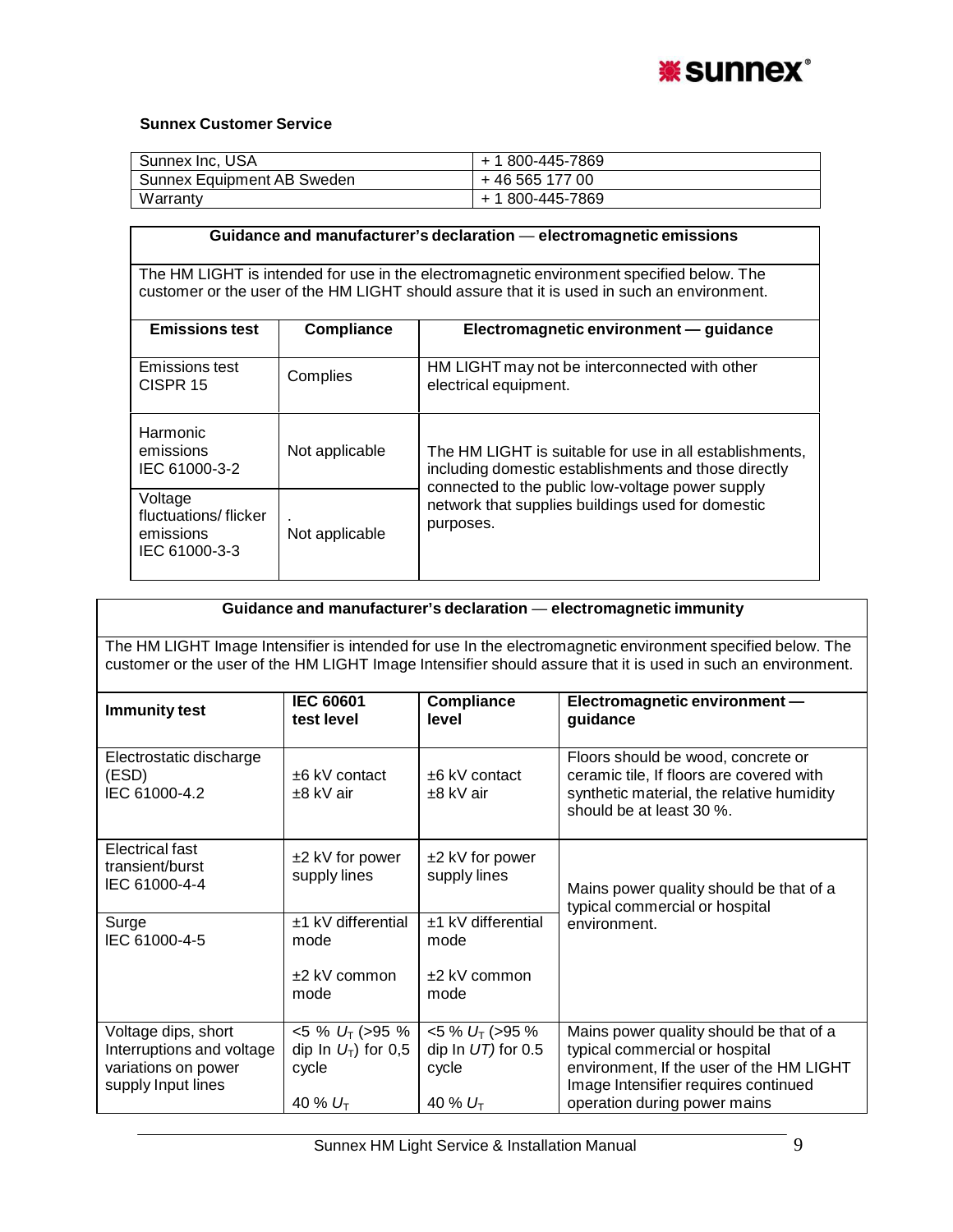

| IEC 61000-4-11                                                               | $(60 %$ dip in $U_T$ )<br>for 5 cycles<br>$70\% U_{\rm T}$<br>$(30 %$ dip In $U_T$ )<br>for 25 cycles<br><5% U <sub>T</sub><br>(>95 % dip In<br>$U_T$ ) for 5 s | $(60 %$ dip in $U_T$ )<br>for 5 cycles<br>$70\%~U_{\text{T}}$<br>$(30 %$ dip in $U_T$ )<br>for 25 cycles<br>$< 5\% U_T$<br>$( > 95 %$ dip in $U_T$ )<br>for $5s$ | Interruptions, It is recommended that the<br>HM LIGHT Image Intensifier be powered<br>from an uninterruptible power supply or a<br>battery.                                                                                                                                                                                                  |  |
|------------------------------------------------------------------------------|-----------------------------------------------------------------------------------------------------------------------------------------------------------------|------------------------------------------------------------------------------------------------------------------------------------------------------------------|----------------------------------------------------------------------------------------------------------------------------------------------------------------------------------------------------------------------------------------------------------------------------------------------------------------------------------------------|--|
| Power frequency (50/60<br>Hz) magnetic field<br>IEC 6 1000-4-8               | $3$ A/m                                                                                                                                                         | $0,3$ A/m                                                                                                                                                        | If Image distortion occurs, It may be<br>necessary to position the HM LIGHT<br>Image Intensifier further from sources of<br>power frequency magnetic fields or to<br>install magnetic shielding. The power<br>frequency magnetic field should be<br>measured In the intended installation<br>location to assure that It is sufficiently low. |  |
| NOTE $U_T$ is the a.c. mains voltage prior to application of the test level. |                                                                                                                                                                 |                                                                                                                                                                  |                                                                                                                                                                                                                                                                                                                                              |  |

| Guidance and manufacturer's declaration - electromagnetic immunity                                                                                                                     |  |  |  |  |  |
|----------------------------------------------------------------------------------------------------------------------------------------------------------------------------------------|--|--|--|--|--|
| The HM LIGHT is intended for use In the electromagnetic environment specified below. The customer or the<br>user of the HM LIGHT should assure that it is used in such an environment. |  |  |  |  |  |
|                                                                                                                                                                                        |  |  |  |  |  |
| <b>IEC 60601 test</b><br>Compliance<br>Electromagnetic environment - guidance<br><b>Immunity test</b><br>level<br>level                                                                |  |  |  |  |  |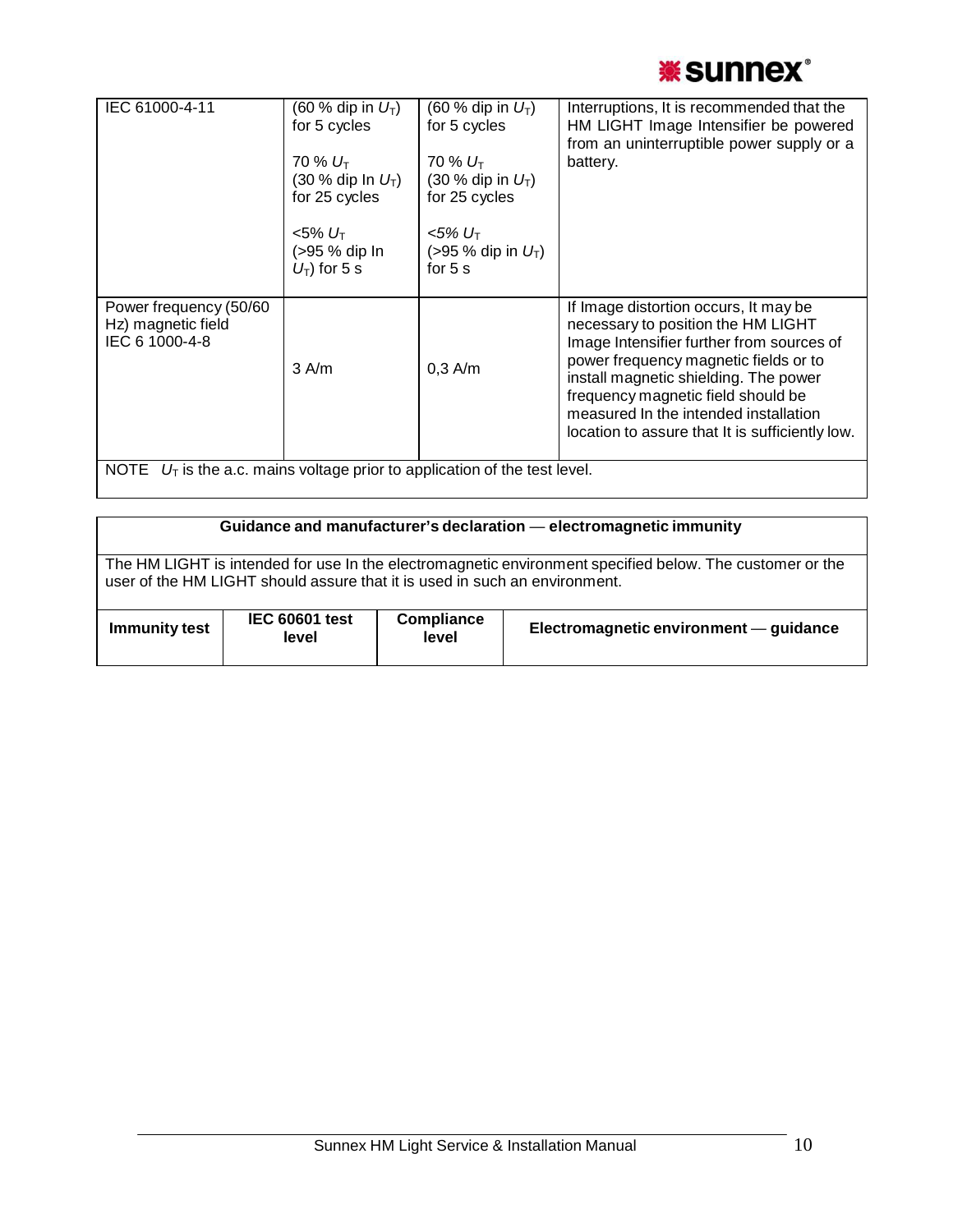

|                                      |                             |       | Portable and mobile RF communications<br>equipment should be used no closer to any part of<br>the HM LIGHT, including cables, than the<br>recommended applicable to the frequency of the<br>transmitter. |
|--------------------------------------|-----------------------------|-------|----------------------------------------------------------------------------------------------------------------------------------------------------------------------------------------------------------|
|                                      |                             |       | <b>Recommended separation distance</b>                                                                                                                                                                   |
| <b>Conducted RF</b><br>IEC 61000-4-6 | 3 Vrms<br>150 kHz to 80 MHz | 3V    | $d = 1.2 \sqrt{P}$                                                                                                                                                                                       |
| <b>Radiated RF</b>                   | 3 V/m                       | 3 V/m | $d = 1.2 \sqrt{P}$ 80 MHz to 800 MHz                                                                                                                                                                     |
| IEC 61000-4-3                        | 80 MHz to 2,5 GHz           |       | $d = 2.3 \sqrt{P}$ 800 MHz to 2.5 0Hz                                                                                                                                                                    |
|                                      |                             |       | where $P$ is the maximum output power rating of<br>the transmitter in watts (W) according to the<br>transmitter manufacturer and d is the<br>recommended separation distance In metres (m).              |
|                                      |                             |       | Field strengths from fixed RF transmitters, as<br>determined by an electromagnetic site survey, <sup>a</sup><br>should be less than the compliance level in each<br>frequency range. <sup>b</sup>        |
|                                      |                             |       | Interference may occur in the vicinity of equipment<br>marked with the following symbol:                                                                                                                 |
|                                      |                             |       |                                                                                                                                                                                                          |

NOTE 1 At 80 MHz and 800 MHz, the higher frequency range applies.

NOTE 2 These guidelines may not apply in all situations. Electromagnetic propagation is affected by absorption and reflection from structures, objects and people.

Field strengths from fixed transmitters, such as base stations for radio (cellular/cordless) telephones and land mobile radios, amateur radio, AM and FM radio broadcast and TV broadcast cannot be predicted theoretically with accuracy. To assess the electromagnetic environment due to fixed RF transmitters, an electromagnetic site survey should be considered. If the measured field strength in the location in which the HM LIGHT is used exceeds the applicable RF compliance level above, the HM LIGHT should be observed to verify normal operation. if abnormal performance is observed, additional measures may be necessary, such as re-orienting or relocating the HM LIGHT.<br><sup>b</sup> Over the frequency range 150 kHz to 80 MHz, field strengths should be less than 3 V/m.

### **Recommended separation distances between portable and mobile RF communications equipment and the HM LIGHT**

The HM LIGHT is intended for use in an electromagnetic environment in which radiated RF disturbances are controlled. The customer or the user of the HM LIGHT can help prevent electromagnetic interference by maintaining a minimum distance between portable and mobile RF communications equipment (transmitters) and the HM LIGHT as recommended below, according to the maximum output power of the communications